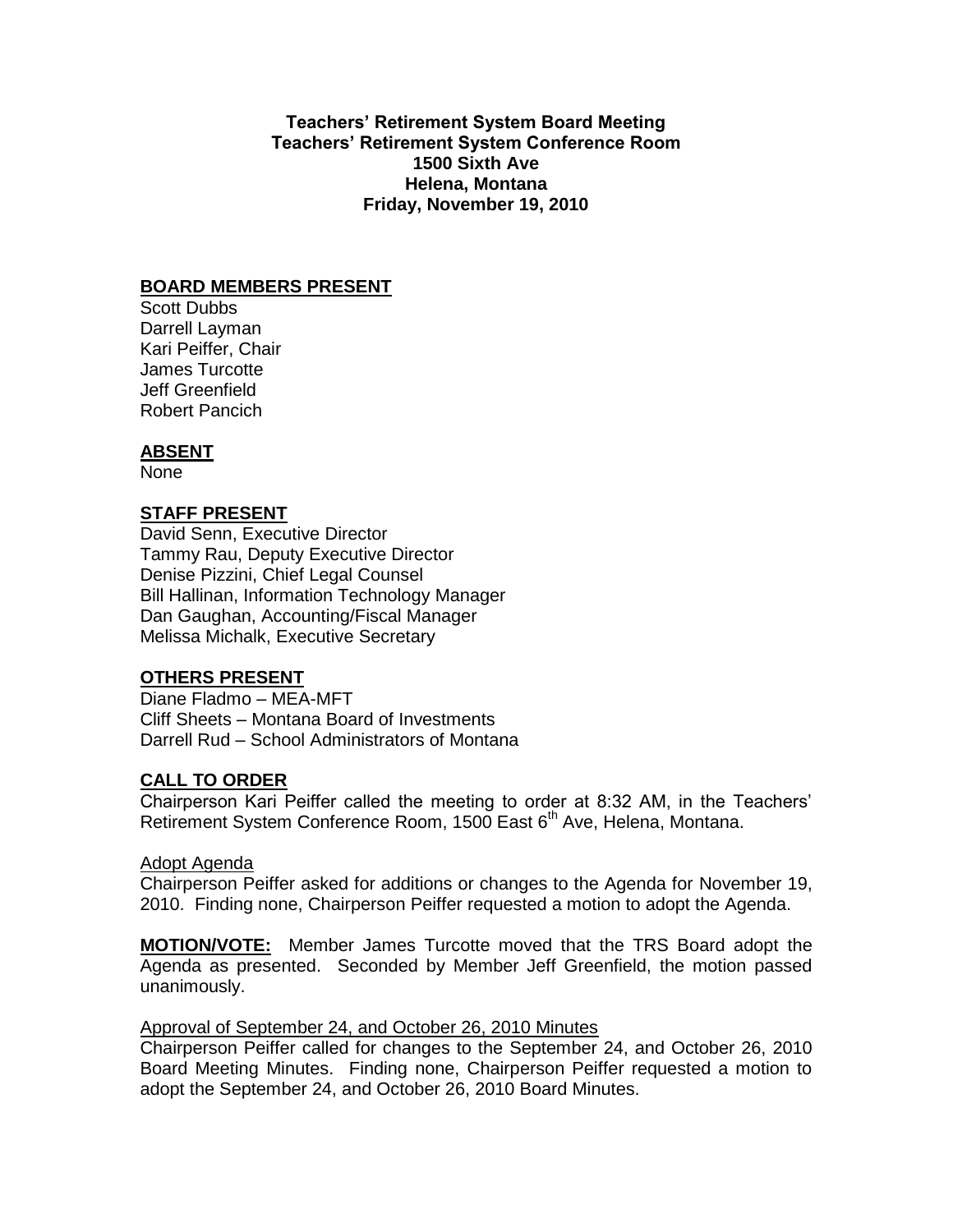**MOTION/VOTE:** Member Robert Pancich moved that the TRS Board adopt the September 24, and October 26, 2010 Board Meeting Minutes. Seconded by Member Jeff Greenfield, the motion passed unanimously.

#### Public Comment on Board Related Items

Chairperson Peiffer called for public comment on Board related items. No public comments were made.

# **EXECUTIVE DIRECTOR'S REPORT**

Montana University System ORP Supplemental Contribution Valuation

Mr. David Senn reported that Cavanaugh Macdonald had completed the University System Optional Retirement Plan (ORP) Supplemental Contribution Valuation and that as of July 1, 2010, the unfunded prior service liability of the Montana University System (MUS) members is \$287,331,642. Per §19-20-621, MCA, this amount must be amortized by July 1, 2033. The percent of ORP payroll necessary to amortize this liability within the prescribed time frame, beginning July 1, 2011, is 8.54%. This represents an increase of 3.82%. The report states that the dramatic increase from 4.72% to 8.54% is largely due to asset investment performance. The MUS asset market value was \$286 million four years ago, and as of July 1, 2010 is \$204 million.

**MOTION/VOTE:** Member Darrell Layman moved that the TRS Board adopt the University Optional Retirement Plan Supplemental Contribution Valuation. Seconded by Member James Turcotte, the motion passed unanimously.

#### 2011 Legislation

Mr. Senn reported that staff had completed drafting the Funding Bill and asked if the Board had any more thoughts since their discussion in September about increasing the required break in service before a retiree could return to work.

Member Jeff Greenfield stated that he would like to see at least a 60-day break in service and that for most retirees, 90 days would get them through the summer break. Chairperson Peiffer replied that she would like to see a break of more than 30 days. Member Scott Dubbs responded that 90 days would actually make retirees eligible in October to return to work. Mr. Senn pointed out that using the retirement effective date is simpler because everyone has an understanding of what that is, and 60 days might be more appropriate so that retirees could be rehired at the beginning of the school year. Chairperson Peiffer and Member Turcotte agreed.

Mr. Senn asked Mr. Darrell Rud if he had any comments regarding the required number of days for a break in service. Mr. Rud stated that as long as it was possible for someone to have ample time to prepare for the school year, 60 days was adequate for teachers, and 45 days for administrators was better. Member Greenfield replied that he wanted full-time members contributing to TRS and did not want to see more jobs go to people on a part-time basis. Member Greenfield stated that the job of the TRS Board is to make sure that the system is financially sound and that he is less worried about retirees going back to work than the retirement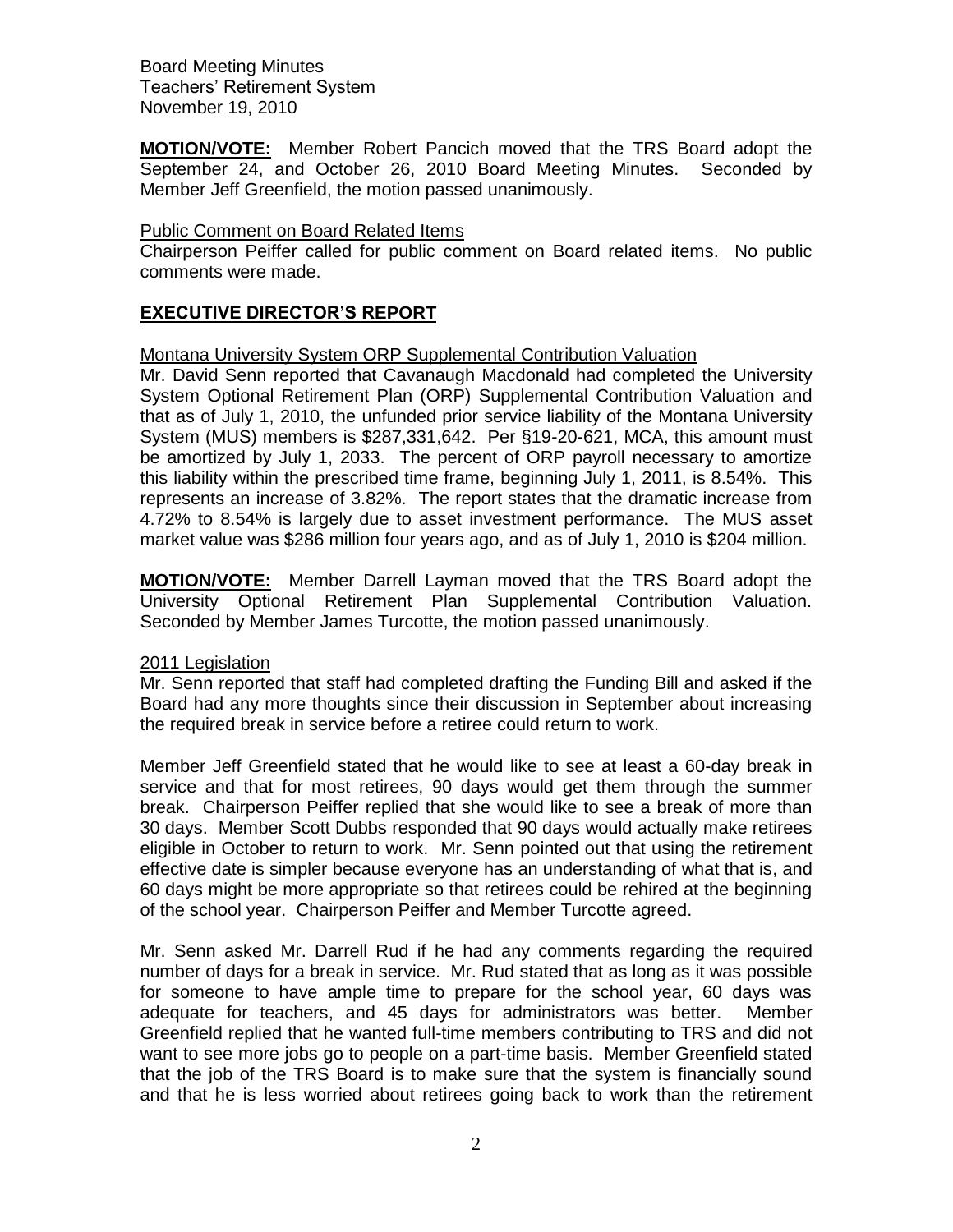system being financially sound. Member Greenfield suggested that the TRS Board leave the break in service as is for now.

Mr. Senn and Ms. Denise Pizzini reviewed with the Board the language of the Housekeeping Bill and the modification made since the September meeting.

Mr. Senn discussed with the Board the legislative proposal to increase the MUS supplemental contribution rate as recommended by the Cavanaugh Macdonald by phasing in the increase in the contribution rate by 0.5% per year through July 1, 2019. Future increases would not be implemented if the MUS supplemental contribution rate as of the most recent valuation was sufficient to amortize the unfunded prior service liability by July 1, 2033, as required by law.

**MOTION/VOTE:** Member James Turcotte moved that the TRS Board adopt the Funding Bill, Housekeeping Bill, and the bill to increase the MUS supplemental contribution rate by 0.5% per year for the next 10 years. Seconded by Member Jeff Greenfield, the motion passed unanimously.

#### SAVA Committee Proposals

Mr. Senn reviewed the SAVA Committee legislative proposals with the TRS Board. Mr. Senn reported that tax counsel, Ice Miller, recommended that the effective date of either proposal should be changed to July 1 after the determination letter has been received from the IRS, rather than on passage and approval. At their September meeting, SAVA modified the "Money Purchase Plan" proposal to grant new employees the option of contributing an additional 0.5% of compensation. Under the modified version, if the employee works for thirty or more years, the employer will match the additional contributions, and if the employee works for less than thirty years, they will not get the additional employer match. There was also a change to the "Modified PRO" proposal to increase the period used to calculate average final compensation from 3 to 5 years, and to change from 5-year vesting to 15-year graded vesting.

Chairperson Peiffer stated that she was not prepared to take a position on these proposals. Member Dubbs mentioned that he would like to support the Modified PRO if it became similar to what the TRS Board supported before. Member Turcotte requested that the TRS Board have another meeting when there is a solid bill to look at, that could be supported or not. Mr. Rud pointed out that the School Administrators of Montana's position on the SAVA version of the bill is that it has many weaknesses and that it was not a good product.

**MOTION/VOTE:** Member Darrell Layman moved that the TRS Board postpone action on the SAVA Committee legislative proposals until presented with drafts of the bills. Seconded by Member James Turcotte, the motion passed unanimously.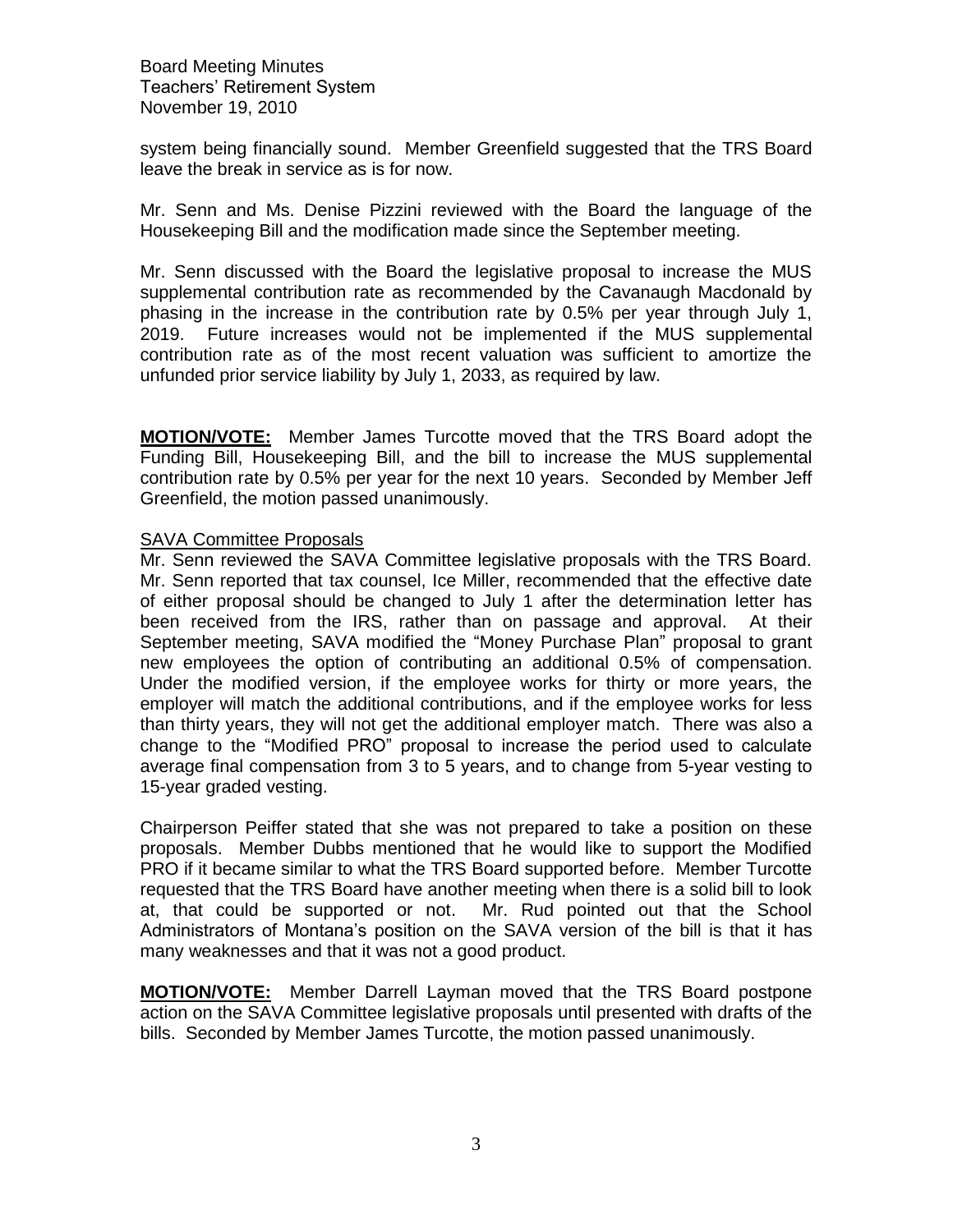#### Other Legislation

Mr. Senn reviewed the modified PRO proposal put forth at the request of MEA-MFT, which would allow full retirement at 30 years regardless of age with a 2% multiplier. The bill will increase the state supplemental contribution rate 0.5% per year through July 1, 2023, and new members' would be required to contribute an additional 0.54% of compensation. To help cover the increased general fund cost in the next biennium, the proposal will transfer surplus county retirement funds reserves above the 20% level to the state general fund.

**MOTION/VOTE:** Member Jeff Greenfield moved that the TRS Board delay action on this item until they see the proposed legislation and can make a determination. Seconded by Member Scott Dubbs, the motion passed unanimously.

Mr. Senn reported that there were currently other bill drafts that could affect TRS. LC 492 states that all new hires would be moved to a private 401K plan. LC 768 states that there would be a transfer of county retirement funds to TRS and PERS. Finally, LC 820 states that they would revise the state public employee retirement system.

#### Public Comment on Legislation

Chairperson Peiffer called for any public comment on legislation. Ms. Diane Fladmo, MEA-MFT representative, responded that the MEA-MFT would be in support of TRS legislation and that they have a funding source to help support the shortfalls in the TRS system.

### Multiple Public Employment Disclosure

Mr. Senn discussed the revised multiple public employment disclosure form with the Board, and the requirements to report to the Commissioner of Political Practices in certain circumstances. Disclosure forms were provided to and completed by each Board member.

### Executive Summary

Mr. Senn reported that the Auditor's office was almost finished with the performance audit of Montana public retirement systems. While they have been able to document cases of salary spiking, they have indicated that it is a relatively rare practice. Two recommendations are anticipated: that the Board seek modification of the exceptions to the 10% cap, which is already included in the Board's proposed funding bill, and that the TRS collect salary information from employers that is delineated by compensation type. While it may be relatively simple for TRS to change the current wage and compensation reporting system, it could be much more difficult and expensive for employers to rewrite their systems to report this additional information.

Mr. Senn reported the Auditors had also completed their financial/compliance audit for the period ending June 30, 2010 and that we did not anticipate any new recommendations; however, the report would state that TRS had not yet complied with the prior recommendations to take necessary measures to actuarially fund the system.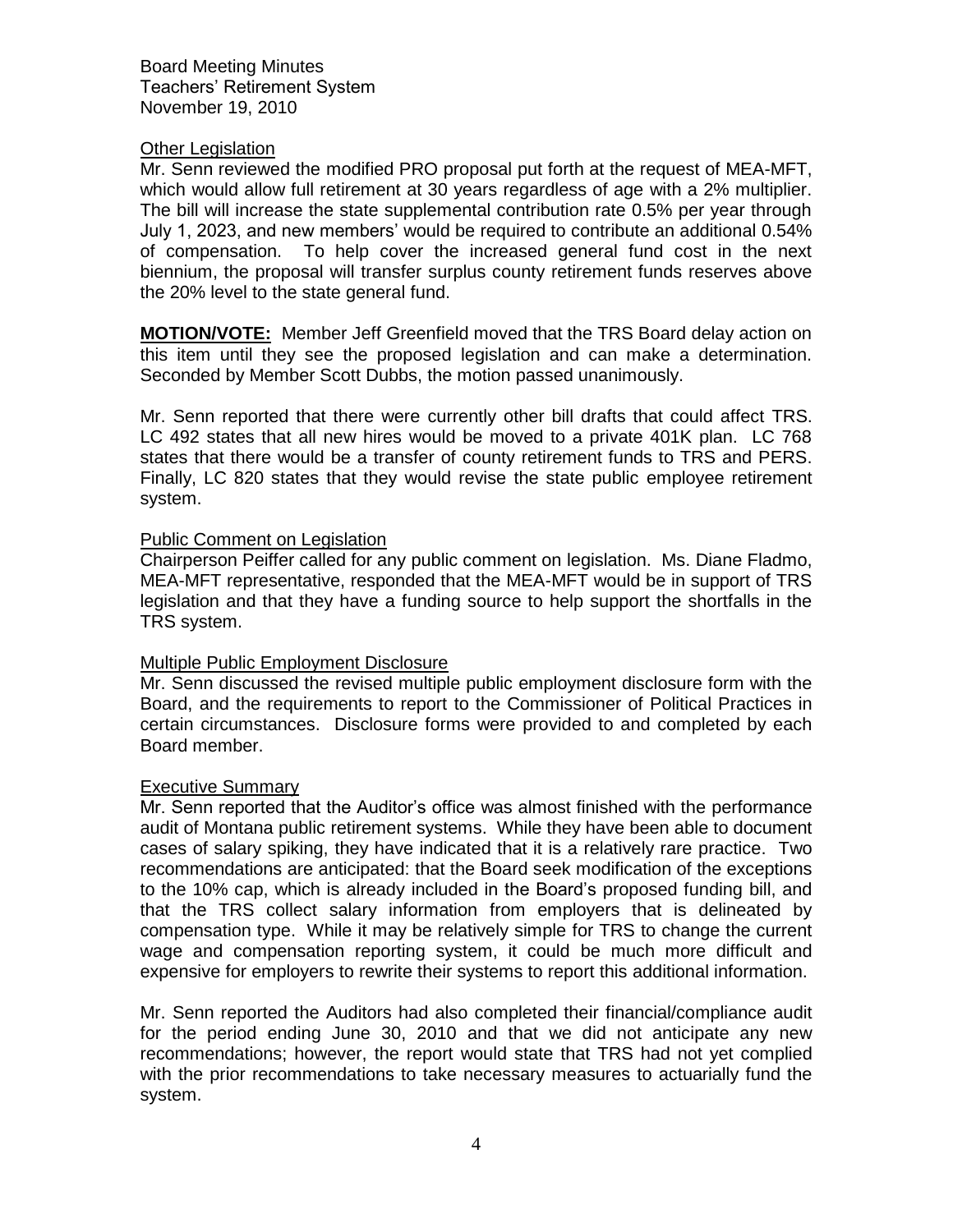Mr. Senn called to the Board's attention a letter from Governor Schweitzer regarding the statutory requirement to allow for public participation in agency decisions.

## **BOARD OF INVESTMENTS**

### Annual Board of Investments Presentation

Cliff Sheets, Chief Investment Officer, Board of Investments, reviewed the investment portfolio allocation and changes for the fiscal year, and third quarter performance, asset allocation and peer group comparisons. He also provided a brief analysis on the economic outlook and investment strategies for the coming year. Mr. Sheets mentioned that recently the Board of Investments agreed to make an allocation to timberland, as a separate category, as it appeared to be a long-term, stable investment with a reasonably high return. He stated that the timberland funds will be part of the real estate pool of investments. Mr. Sheets pointed out that he believed we were in a good position to obtain at least the actuarially assumed rate of 7.75% this fiscal year.

### **OTHER BUSINESS**

2011 Meeting Dates –The Board discussed the meeting dates for the following year's Board meetings and agreed to hold the September meeting on the last Friday in September in order to give the actuaries time to prepare and present the July 1, 2011, actuarial valuation to the Board at that meeting.

**MOTION/VOTE:** Member Jeff Greenfield moved that the TRS Board accept the meeting dates of February 11, May 13, September 30, and November 18, 2011, for the 2011 year. Seconded by Member Scott Dubbs, the motion passed unanimously.

#### Out of State Travel Requests

Mr. Senn asked that, if he is asked again this year to serve on the NCTR Legislative Committee, he be allowed to attend the committee's March 2010 meeting in Washington D.C. Mr. Senn also recommend Ms. Tammy Rau attend the GFOA Annual Conference in San Antonio, Texas.

**MOTION/VOTE:** Member Jeff Greenfield moved that the TRS Board approve the out of state travel for David Senn and Tammy Rau. Seconded by Member James Turcotte, the motion passed unanimously.

### Personnel Committee Report

Member Scott Dubbs reported on the results of the staff and Board surveys relative to Mr. Senn's annual performance appraisal. The staff survey results were very positive: however, the Board had a few concerns, although the concerns were not about Mr. Senn himself. The Board felt that it was important to make sure that the Board was more informed and trained on different aspects that pertain to Board related business. Member Dubbs felt that there needed to be more active participation by having a subcommittee of the Board. Member Layman concurred with Member Dubbs. Member Layman stated that the Board needed to bring new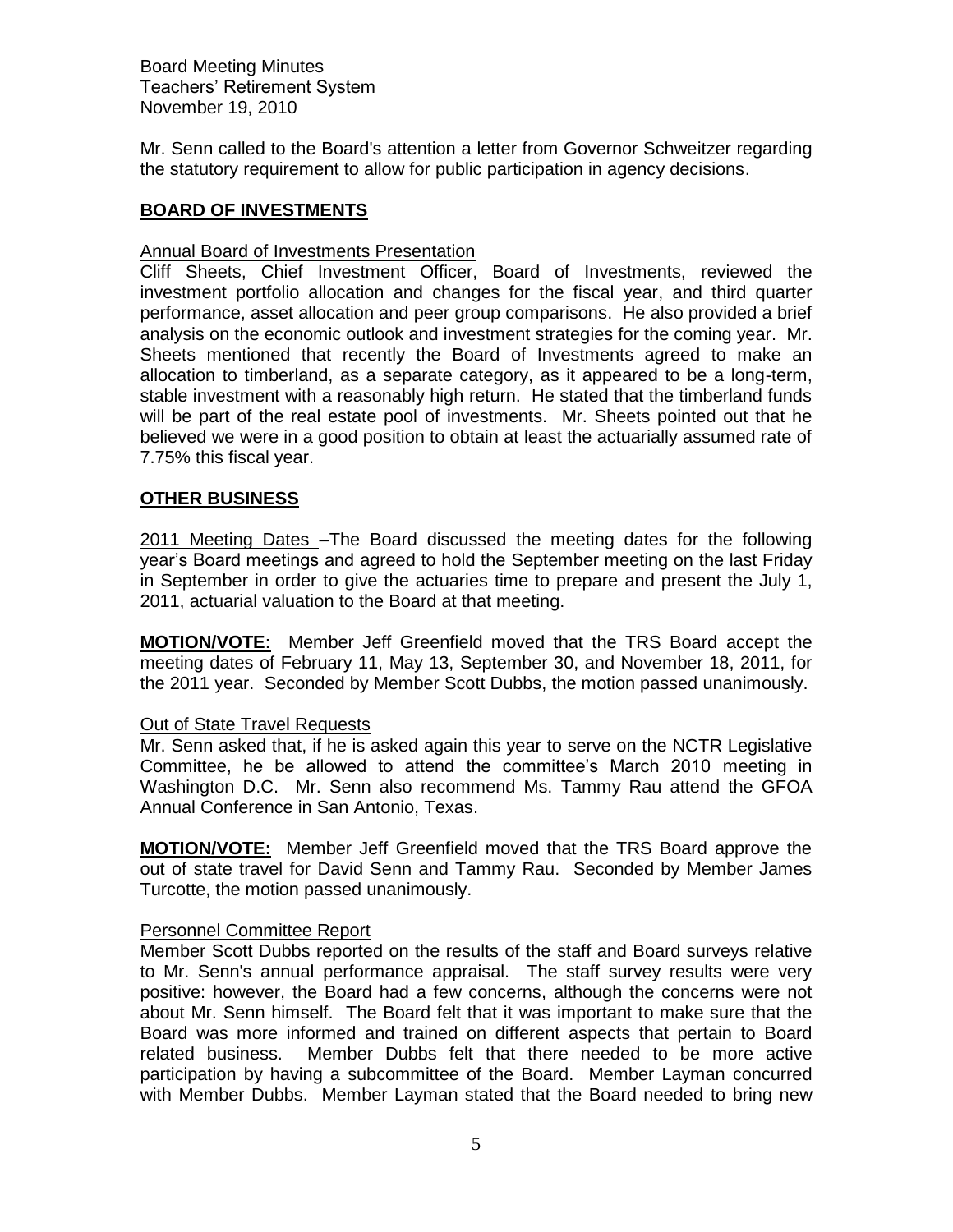Board members up to date on its goals and objectives, possibly having two members of the Board act as a liaison committee to set the goals and objectives, and that the Board needed to have training so that the old members were refreshed on items and new members would be able to learn about certain aspects, such as personnel, legal, and financial matters. Member Layman believed that a summer training session would be very beneficial for the Board. Member Layman suggested that the Board members and staff possibly meet on Thursday nights before the Board meeting to socialize and get to know one another.

#### Financial Statements, Delinquent Agency, Travel, and Budget Reports

Mr. Dan Gaughan gave the Board a report on the financial status of TRS. Mr. Gaughan reported that due to timing, the contribution revenue is less this year as compared to the same time period last year because several large school districts reported their contributions this year during the first week of November versus the last week of October in the prior year. Mr. Gaughan mentioned that approximately 90% of the budget was spent on repairs and maintenance, covering annual contracts on software and maintenance for the entire fiscal year with only \$1,200 left to be expensed in this category. Mr. Gaughan updated the Board on the few school districts who were still delinquent in their monthly reports.

#### Update on IT Status

Mr. Bill Hallinan reviewed the status of the information technology updates since the September Board meeting. Mr. Hallinan stated that seven members of TRS staff participated in vendor demonstrations, sponsored by MPERA, on new pension administration systems and what the vendors had to offer. Following the demonstrations, TRS staff met with Audrey Hinman, ITSD, to discuss what was liked/disliked and/or needed/not needed in updating our current pension administration system. Mr. Senn pointed out that the TRS current system, while it performs adequately, does need an update since no one in the state uses the same language that TRS is using, making support more difficult to obtain when issues/problems arise. Mr. Hallinan reported that what we learned would be shared with our current vendor and that we would continue to evaluate our options, either to update the current system, or to purchase a new system.

### NCTR Annual Conference Report

Mr. Senn and Mr. Dubbs reported on the NCTR Annual Conference they attended in October 2010. Mr. Senn stated that he heard many reports on how the market is rebounding, although states will struggle to find the funding required to actuarially fund public defined benefit plans. Mr. Senn mentioned that some states are looking at hybrid plans or redefining defined benefit plans to provide smaller benefits for newly hired employees. Mr. Dubbs commented that he did attend several speakers' presentations that spoke on a variety of topics, and that he would put together an email with the names and topics of the various speakers he recommends. The speakers Mr. Dubbs recommended are Peter Leyden, who spoke on "Our Age of Transformation: What's Next in Our High-Tech, Global 21<sup>st</sup>-Century World", Mark Halperin, who spoke on "2010 and Beyond", and Peter Ricchiuti, who presented "Economic Forecast."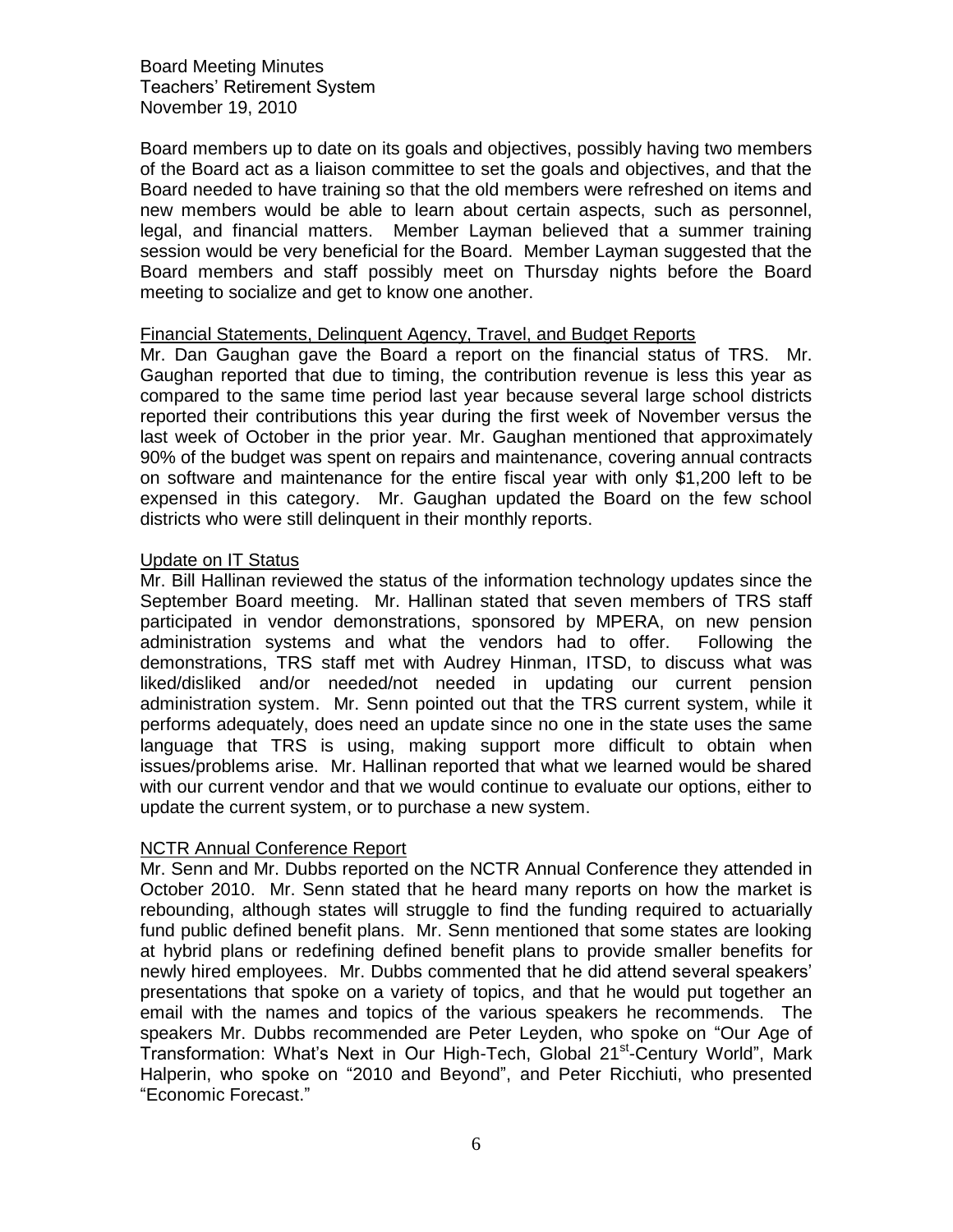## Policy of Nondiscrimination in Employment and Provision of Services

The Board reviewed the draft policy on complying with the requirements of the Human Rights Act and the Governmental Code of Fair Practices. The final policy will be presented to the Board for their approval in February.

# **LEGAL COUNSEL'S REPORT**

### Summary of Legal Issues

Ms. Pizzini informed the Board that Chairperson Peiffer signed the final decision of the Board on the Mavencamp issue on October  $27<sup>th</sup>$ . TRS mailed the notice of entry of judgment and a copy of the final decision to Mr. Mavencamp and his counsel on Oct.  $29<sup>th</sup>$ , 2010. Ms. Pizzini explained that they have 30 days from the date they receive the notice to file a petition for judicial review, and that she expects to see a petition for judicial review. Ms. Pizzini reported that Mr. Mavencamp would have to file for a restraining order in district court to stay TRS actions on the Board's final decision pending judicial review.

Ms. Pizzini informed the Board of an issue with a working retiree with Ennis Public Schools. Ms. Pizzini informed the Board that the working retiree is working as a superintendent earning 1/3 of his AFC, as well as under a variety of second contracts since his retirement in 2001. She also stated that the retiree is now being reported to PERS as a bus supervisor. Ms. Pizzini informed the Board that this issue came to light when Mr. Senn was informed of the issue by Montana Watchdog. Ms. Pizzini stated that a retired attorney from Vermont, Mr. David Kelly, has filed a lawsuit against the Ennis School Board as a taxpayer of the state of Montana, alleging nine counts including counts specifically related to violation of TRS statutes. Ms. Pizzini reported that Ennis School Board members seem to be under the impression that Mr. Kelly has filed the lawsuit on behalf of the Montana Teachers' Retirement System and that we (TRS) are working with him in this legal action, which, Ms. Pizzini clarified is not accurate. Rather, TRS is conducting an administrative investigation of the circumstances of the retiree's post-retirement employment with the school district in order to determine his eligibility for retirement benefits from the time of his retirement. Mr. Senn reported that TRS has hired private investigators from Orion International Corporation to conduct some of the investigation on behalf of TRS. Staff has not made any determination at this time and will not until the investigation is complete.

# **RETIREMENT REPORTS**

### Service Retirements and Survivor Benefits

The Board reviewed the list of members who had recently retired.